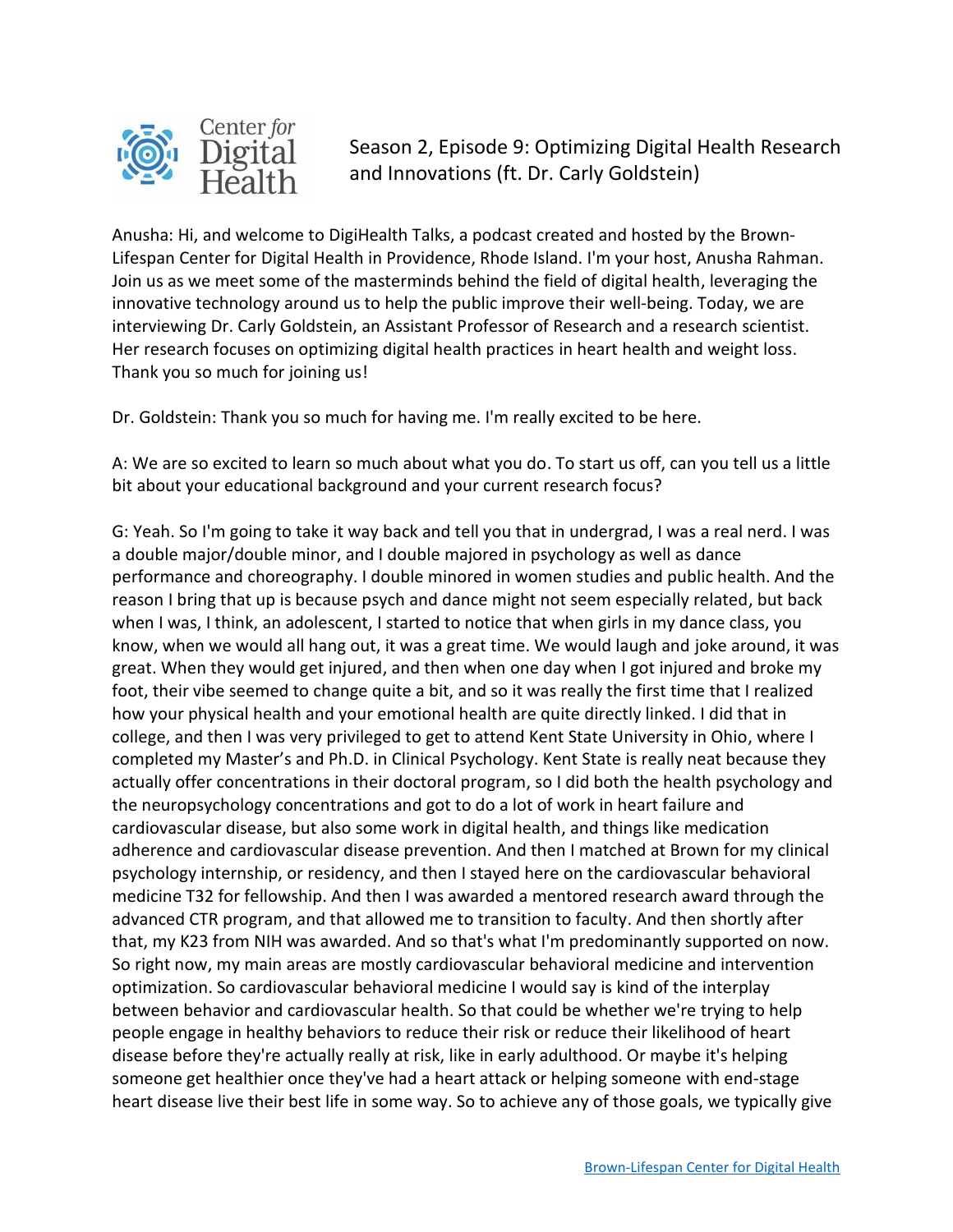people an intervention or some sort of treatment. So I personally mostly focus on behavioral treatment, like helping someone exercise more or lose weight or adhere to a prescribed treatment, like medication or something else their doctor prescribes, or attending cardiac rehab, which I'll talk about later. However, a lot of those treatments that we give folks tend to have actually a lot of dead weight in them. So, there are parts that work and then there are parts that are actually doing nothing or, worst-case scenario, there are some parts that are potentially making the whole treatment less effective. So my optimization work focuses on helping us refine those treatments so that they're both efficient and effective, and it's basically all the stuff you need and none of the stuff you don't. So we want to make our interventions more efficient. And that's important because for patients, they really shouldn't be burdened with things that don't help. And it's also really important for science, so that we're spending our resources, like time, money, and people power, wisely.

A: Stepping back to something you'd mentioned earlier, you were talking about using behavioral health, that's your area of expertise, in helping patients improve their heart health. What does that look like? What does that actually include?

G: So cardiac rehab is an evidence-based, insurance-approved treatment program for folks who have established heart disease, and the intention is to help get them on the right track and really prevent their heart disease from getting much worse. The way that you do that is you typically go to a center, whether that's in a hospital or like an outpatient facility. You go three times a week for an hour and 20 minutes each time, where the first hour is supervised exercise, and then the next 20 minutes is education about kind of all things heart disease and managing your health. And then in addition, people get to meet with Allied Health, so that could be like a registered dietitian. It's this really wonderful, holistic program that really helps people focus on all the behavioral aspects of cardiovascular disease management, whether that is improving their diet, exercising more, managing their medications, coping with stress, etc. So one thing we might do for someone who, let's say, had a heart attack, is prescribe them to attend cardiovascular rehabilitation, and through a combination of all of these different activities, hopefully they would be reducing their likelihood of having a second cardiac event. So that's just kind of one example of what a behavioral treatment might look like. You know, it could also just be trying to help increase someone's activity, manage their medications, coping with their stress, kind of any of those individual pieces as well. Those are just some examples.

## A: And how does your background as a clinical psychologist allow you to do that?

G: You know, when I first started working in cardiac rehab, and a lot of times when I meet new patients now, they kind of joke like, "oh no, there's psychologist here to see me, what'd I do?" And a lot of people, even as they're going through it, are kind of surprised by how psychology interplays with their experience with a chronic condition at that point. So that could be again just coping with the stress of the situation. It might not even be them. Maybe their spouse was the one who discovered them as they were having their event and now is a bit traumatized and, you know, is maybe kind of nagging them too much because they're worried that they're eating too much salt or whatever. Suddenly now this couple might have relationship issues that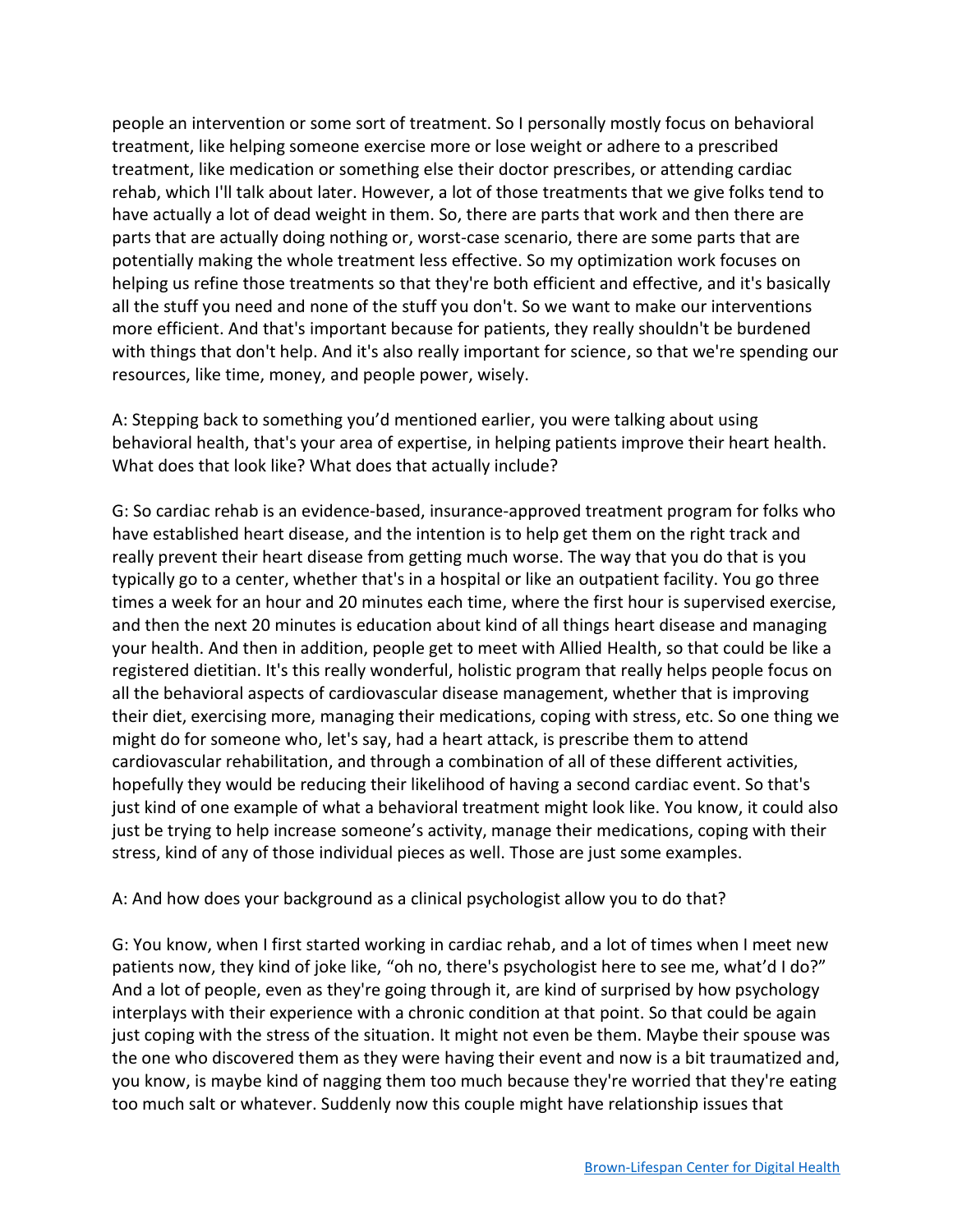weren't there before. So that's one example. And you know there's this disconnect, I think, a lot of times, especially with medical doctors who I don't fault at all 'cause, they're doing their best. But they might say, you know, I really need you to exercise or lose weight, and the patient says "Yep, I understand will do." And then lo and behold, that doesn't actually work out. And that's because there's a lot more of the behavioral science that actually goes in between knowing what the right thing to do is, or the best next step, and actually doing it. Someone who is a psychologist like me can really help people breakdown these steps. Sometimes they're unpleasant. Physical activity cannot be super comfortable sometimes. So whether it's dealing with that or just getting yourself to do it and sustaining motivation, finding it enjoyable can sometimes be a challenge. There's a lot of different ways for a psychologists can help.

A: And I would say that that's the part of psychology that most people don't really recognize as part of psychology, would you agree?

G: Yeah, absolutely. So when I'm explaining kind of what I do to patients a lot of times, they're shocked that I'm not, like, working at an outpatient treatment center where you would just come and talk to me about your depression. I'm really only talking to people about depression or anxiety so much as it relates to their health. I refer to other people who do more standard treatment for all the different mental illnesses. But I might work with someone who, say, has schizophrenia and is managing the weight gain that's really common with antipsychotics and wanting to lose weight, but where maybe getting off their medication isn't the best option. So there's a lot of different ways that it all interacts. And typically people are initially confused and surprised for what I do, but as we start to work together like, oh, this makes a lot of sense. This is really helpful.

A: Very cool. Can you tell us a little bit about your current research involving digital health and weight loss?

G: Yes, I'm doing a lot of projects right now that combine digital health and weight loss. I'm really fortunate to be funded by the National Heart, Lung, and Blood Institute, which is a portion of the National Institutes of Health. I have a K award, which is a career development award, so it's for someone who is in their early years of being a researcher, like me. I have support for five years, and the grant is a combination of me actually doing a research study, but also ensuring that I get the training that I need to be a fully independent scientist who's kind of an expert in her field, so I've just started my last year of that grant and that research project seeks to build kind of from the ground up, a behavioral weight loss program for folks who are currently participating in cardiac rehab because a lot of people think, oh, we'll just tell cardiac rehab programs to also include weight loss. You would be shocked by how much they are jamming in into cardiac rehab. It's like seriously amazing of how efficient and comprehensive they are, and so adding in a whole other program is just not feasible. And so most people who are in cardiac rehab, they're making all these positive changes to diet, they are exercising regularly. On average, people lose 0 to 2% of their body weight while participating in cardiac rehab, and so that can be really demoralizing, as they're putting in so much time and effort, but not seeing the results they want. So the program that I'm developing is focused on using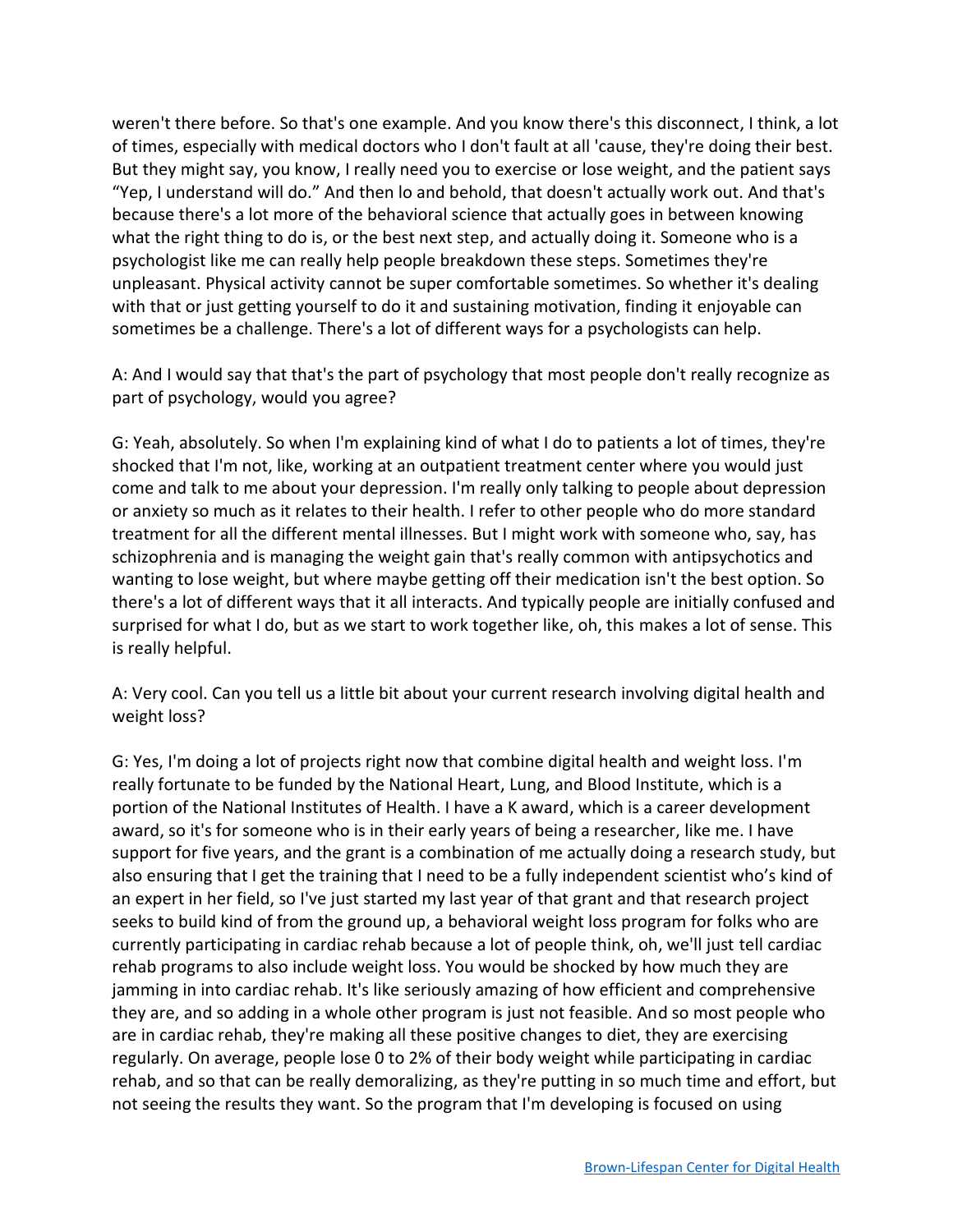something called the multi-phase optimization strategy, or MOST. It's just one framework for treatment optimization, but it's a really good one. And so I am doing an optimization design study, where I'm trying to develop a program for weight loss and cardiac rehab. Again, that includes all only components that are really effective and useful and that cuts out anything that's not really helping these folks. I'm really fortunate to work with Dr. Graham Thomas, who is a researcher at the Miriam [Hospital] and Brown [University], and he has developed, with Dr. Rena Wing, an online behavioral weight loss program that we've tested a bunch of times. We know it's really effective. It's a really wonderful program, so I've tailored that program to be a bit more appropriate and responsive for cardiac rehab patients. And then I'm testing four additional tools to see if adding them to this already-effective weight loss program, if it helps them lose even more weight. So these tools are things like access to virtual meetings with a clinician; a physical activity intervention where we give folks a Fitbit as well as online lessons and regular feedback; this virtual reality computer game that's about weight loss and a device that they wear on their wrist that helps them track eating; and if they're having trouble losing weight, we actually calculate a bite prescription. So how many bites about in a day they should be taking to help them lose weight and so that is one of the studies that I'm working on. Another study that I'm working on is kind of similar to the cardiac rehab study, but this is just meant for the general adult outpatient population. So we're also doing an optimization design to figure out what are the best add-ons again to that weight loss program that I mentioned and that is currently going on. It's really cool and we're seeing some really promising results so far. And then lastly, I'm also working again with my mentors, Dr. Graham Thomas and Dr. Rena Wing. I'm working with them on a statewide dissemination of that program that I mentioned, where we are actually working with different primary care offices to get the program in the hands of clinicians, and therefore into the hands of patients. That study, in my opinion, is really interesting because we're doing two tasks simultaneously. One is, we're asking a traditional scientific question. In this one it relates to the best way to help people maintain weight after they've lost it, but we're spending a considerable number of resources on also evaluating the real world implementation of this program, where we're focusing on: How do we actually get this to be sustainable? How do we make it work for offices that really serve different groups of patients? What are the clinicians saying that they need? And that's all because a lot of times, academics like me, we will develop these programs and then we're like, here you go, folks in the community. Congratulations! We did all this work for you. Surely it'll be perfect. And then we ghost them. And so really, what we're trying to focus on is, how do we actually get this to work in the long-term, in a sustainable way, where we're really listening to our stakeholders. So we're listening to the clinicians who would actually be giving it to people. We're listening to the overall professional, like the practice organizations that would be providing this to the clinicians to provide to the patient. And so it's been this really awesome partnership that I think is really exciting, and it really is the new frontier, and what the new focus needs to be in science. It's not enough for us to be just creating these interventions and just dropping them out of a plane and hoping it all works out. So it's it's been really fun.

A: The optimization designs that you've mentioned a few times, how would you compare that to the traditional, or I guess the "gold standard", randomized control trial?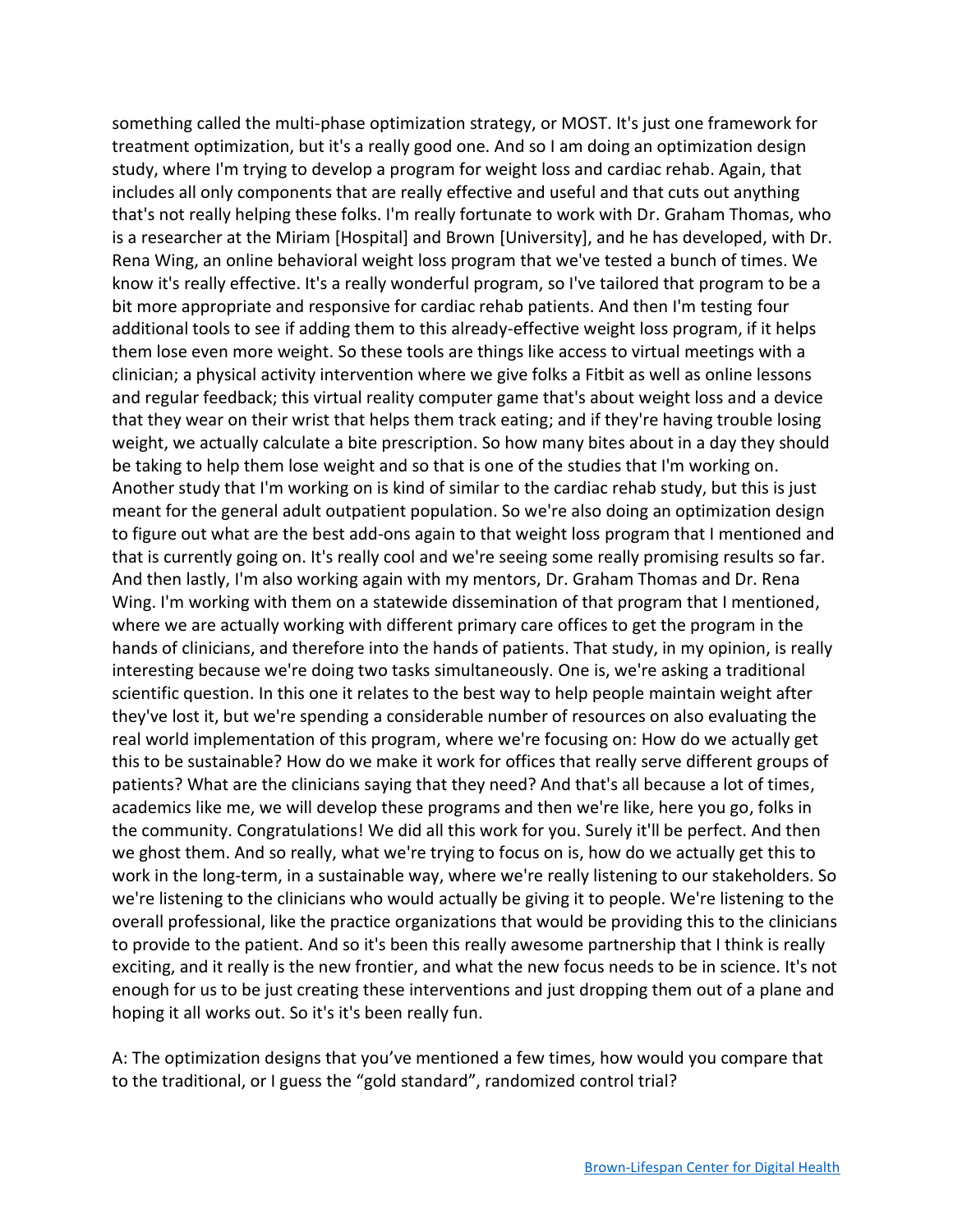G: So a lot of people who think that there's folks like me who are super into these optimization designs, they think that we hate the randomized control trial, and that's straight up lies. I love the randomized control child, my BFF. You know, best friends forever. The randomized control trial is typically a part of the optimization design, where the problem is, in science right now, we're using this research design, we're using the randomized control trial to answer questions the randomized control trial was never meant to answer. And so if you put garbage in, you're going to get garbage out. And that's what we're doing where we will test these treatments all together as a treatment package, and then at the end of the RCT, you just know how your treatment package worked in comparison to a control. And let's say it didn't work super well. You don't know what parts of it were working and what parts weren't. When you do an RCT, and it doesn't show, let's say that your treatment was superior to your control. You don't know what pieces of your treatment package were working well. You don't know which pieces of your treatment package were not working well. And you especially don't know if one piece of the treatment package had a negative effect on another piece, where if you just took out that one piece, that seems to be acting negatively on the other, if the whole thing would actually work. And so a lot of people would use all these different statistical techniques that try to get at that, but that's a really inefficient way of doing science. It's not super exact, and it's really still hard to tease all those effects apart. And so instead we can just put more work upfront to build the packages from the ground up to only include the pieces that work well and that serve that particular community where you might have a bunch of different components of an intervention that could work well, but maybe it's not feasible to deliver all of them. And for certain, you know, patient groups, you want to choose different combinations. These optimization designs, it's one way of getting it back, and it's really exciting. I really enjoyed doing it so far.

A: And so what are some of the long-term effects of these optimization designs?

G: So in terms of the long-term effects of optimization designs, I think we're going to be able to move science along much faster than if we're just relying on traditional pilot studies and randomized control trials because we've clearly shown that good interventions take a really, really, really long time to develop and even longer to get them to the patients that need them, if we're just relying on pilot studies and RCTs. So I'm really excited about what these designs could mean for science and society. And I think just the process of actually doing science will be more efficient in and of itself, which is sounds really fun.

A: It does sound fun! Shifting a little bit away from this, some of your research specifically involves geriatric patients who may be less comfortable with technology. How do you bridge that gap and make technology more accessible to them and easier to use for them?

G: So in working with older adults, I found that in general, the folks that I've worked with have been really, really excited to actually adopt technology, but they've been a bit apprehensive, and I think one of the main reasons that they said to me, and that we figured out together, is that the way that you may be trained a young adult on a new piece of technology should potentially be really different than the way that you train an older adult and someone who's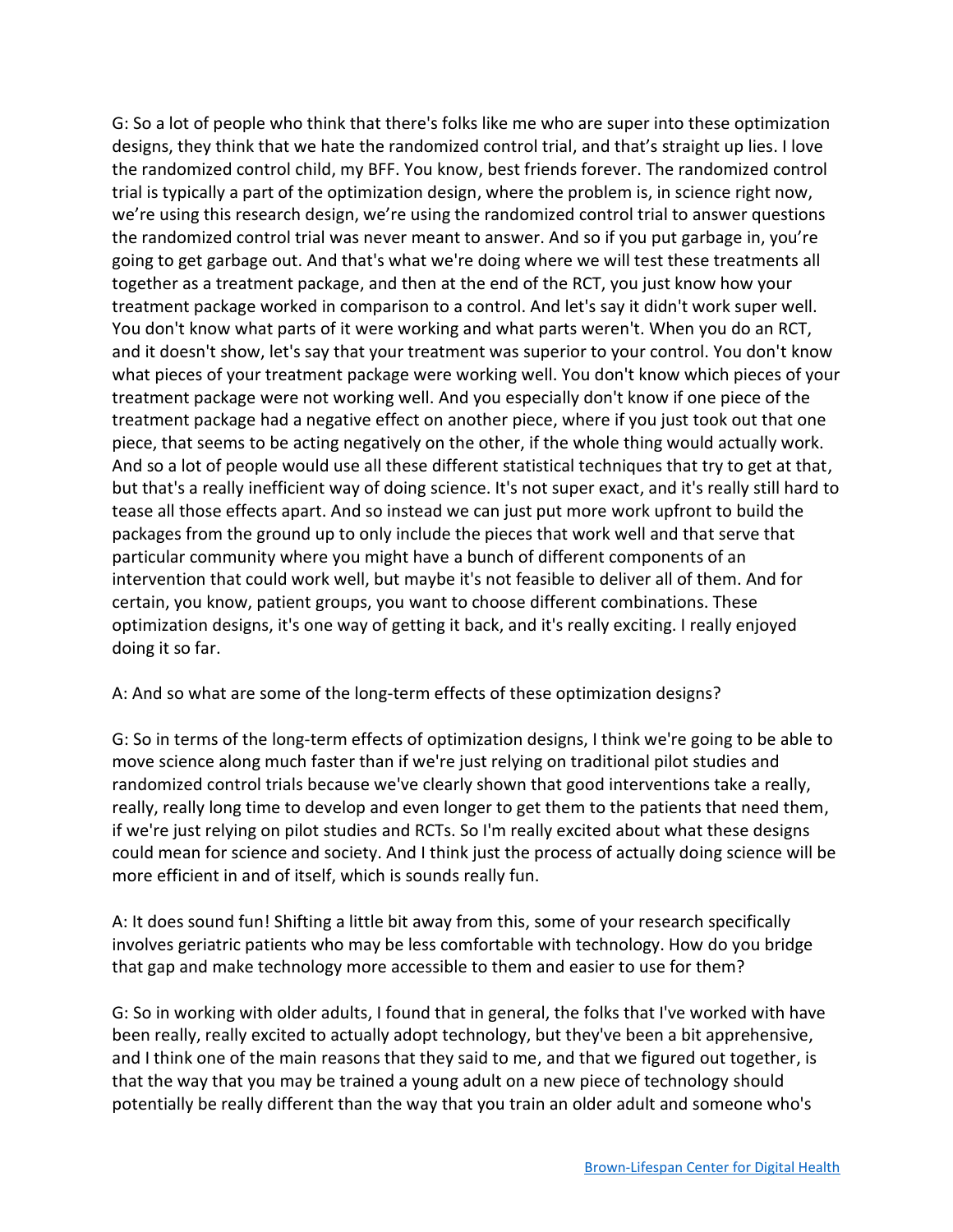not familiar. And so by really adapting the training, and perhaps splitting it into a few different trainings, focusing just on the features that you need to show them and showing basic skills, like how do you swipe, how do you get to your home button? What if you have an iPhone that doesn't have at home button, how do you figure out how to get back to the main screen? If you focus on the building blocks of what they need to use the technology successfully, it works really well. Additionally, I have found that you want to really make the device useful to them in ways beyond just the actual intervention. So for example, I worked on a study quite a few years ago where we gave adults ages 45 to 90 iPhones, folks who didn't have them, and we asked them to use an app on there to track their medication adherence. I also would help them look at the weather. And maybe that was really helpful for just figuring out how to open an app and maybe I would program the different locations that their grandchildren lived in and that would allow them to figure out how to swipe between locations. And that was maybe a skill that they needed for the app, and it was just something that made them excited about the device itself and promoted engagement with the device overall. And so really, I found that older adults, provided you give them the skills and you're also mindful of what devices work for them. So for example, many older adults prefer tablets to phones because the print can be larger. And if, let's say their hand is unsteady for some reason, it can be a little bit easier to select what they're meaning to select on a tablet as opposed to a phone. But provided you're mindful of all of these things, I've generally found adoption and excitement for using technology to be quite high.

A: And so you found high adoption. What about adherence to technology?

G: Yeah, we also truthfully have found high adherence as well. I mean, I think that one of the main things that tech researchers need to keep in mind, in order to develop successful interventions, is you don't want to use tech just for the sake of tech. Just because you can put something on a phone doesn't mean you should. You know, by speaking of intervention, putting it into the digital space you want to be solving some sort of problem that a non-digital option was causing. And so when folks are mindful about that and really trying to solve issues and translating interventions to be delivered digitally, it tends to go really well, in my experience.

A: And so a final question for you, how do you hope research on digital help optimization will impact the field at-large, say 20 or 30 years from now.

G: I just really hope that we have more powerful programs. Programs that work well, perhaps even with less patient effort and take less time and are easy to do and to sustain for a long time. But I also hope that patients have equitable access to them because there are some facets right now of digital health that are inequitable. And same goes for just managing chronic conditions. So I'm curious to see the ways that technology might help scale those issues, and in general, I just hope that cardiovascular disease and other chronic conditions are more easily managed because they really affect the patient and the entire family tremendously and can be an incredible source of stress, and I'm just excited to see the ways that technology can help alleviate some of that stress.